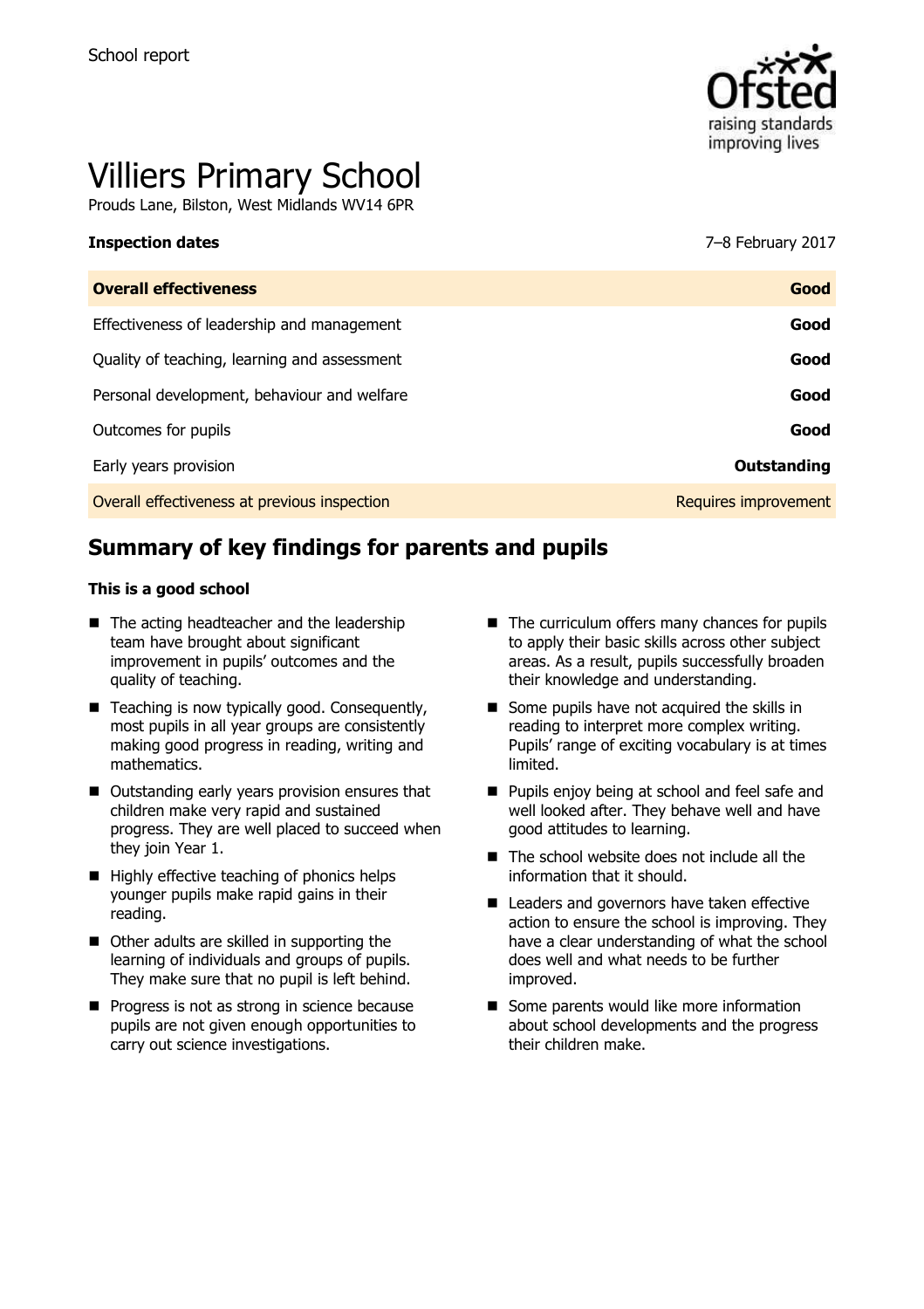

# **Full report**

### **What does the school need to do to improve further?**

- Continue to increase the quality of teaching so that pupils make the best possible progress by:
	- encouraging wider reading to increase pupils' ability to comprehend more difficult text
	- providing more opportunities for pupils to develop scientific enquiry skills
	- extending pupils' use of interesting vocabulary when writing.
- Strengthen the effectiveness of leadership and management by:
	- improving communications with parents so that they are more regularly informed about school changes and the progress their children are making
	- making sure the website is compliant and is checked on a regular basis to ensure it remains so.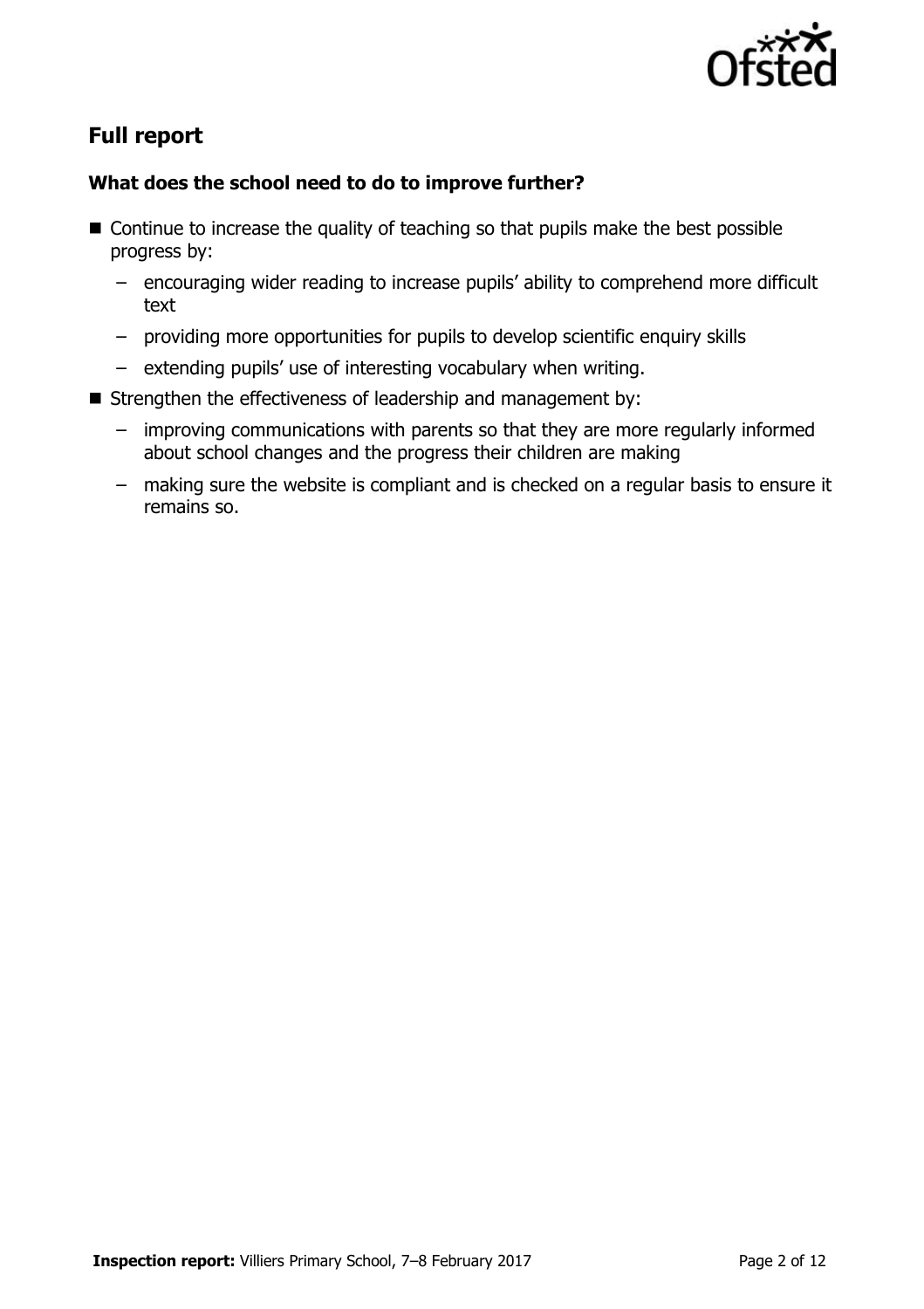

# **Inspection judgements**

#### **Effectiveness of leadership and management Good**

- The acting headteacher, senior leaders and governors have been crucial to the improvement of the school since the last inspection. All share a determination to build further on the improvements. The school's motto, 'Work hard. Be kind', sets the culture of high expectations. Good teaching and pupils' positive learning behaviour has led to outcomes rising rapidly, especially in reading, writing and mathematics.
- Leaders have an accurate understanding of the strengths and areas for development in the subjects they are responsible for monitoring. Good use is made of information from regular checks on teaching and learning to develop teachers' skills and improve teaching. Targets set for teachers are closely linked to pupils' achievement and show that their skills have improved.
- Leaders systematically monitor the school's progress towards the demanding targets set for pupils' achievement. Leaders ensure highly effective support activities are put in place if any individual or group of pupils falls behind, so that they quickly make up any lost ground. This means that pupils achieve well, irrespective of their backgrounds or starting points. However, a number of parents indicated that not enough information is given to them about what is happening at school and their children's progress.
- The vibrant curriculum gives all pupils a wide range of experiences and opportunities and this is helping to raise their aspirations. Themed events, such as 'The Romans' and 'The Empire Strikes Back', bring together aspects of many different subject areas including history, geography and art. Pupils speak positively about the curriculum and how it helps them to learn about the world. Pupils' experiences are enhanced through extra-curricular activities that include the ukulele, sign language and computing.
- Pupils' spiritual, moral, social and cultural development is promoted well. As a result, they are prepared for life in modern Britain. Pupils learn about different cultures and traditions through visits to the local Sikh gurdwara and Diwali celebrations. Pupils are largely considerate, respectful and tolerant of each other.
- The school celebrates national events that promote British values well such as Black History Week and Remembrance Day. Pupils understand values such as democracy and respect because they are given opportunities to learn about them. Examples include visiting the Houses of Parliament and electing the school councillors.
- The school website is bright, colourful and easy to navigate. However, it does not meet the current guidelines set out by the Department for Education. For example, it does not fully comply with the required information for curriculum content or the extra primary physical education (PE) and sport funding information.
- The provision for pupils who have special educational needs and/or disabilities is carefully checked to ensure it is helping pupils to make good progress. This is because teachers and teaching assistants adapt lessons and activities to meet the needs of these pupils so that they learn effectively.
- The pupil premium funding is used to good effect and is having a positive impact on disadvantaged pupils' outcomes and their emotional well-being. The funding is used to provide additional teaching and to enhance their wider experiences. As a result,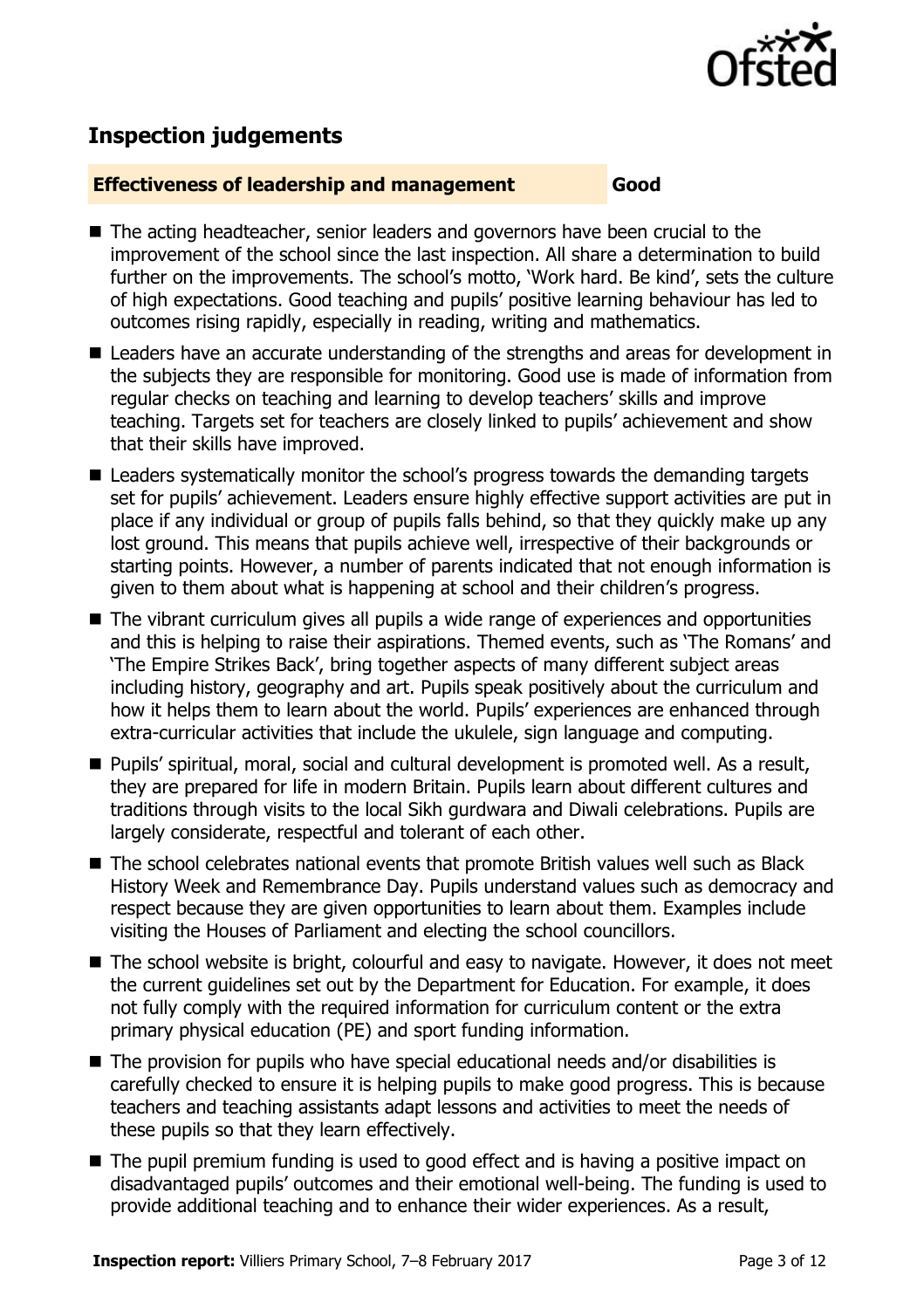

disadvantaged pupils across the school are making good progress.

- Similarly, leaders use the physical education and sport premium funding to good effect. The funding has led to increased participation. Pupils have opportunities to develop their skills in a range of different sports including karate, rounders and hockey. Pupils have had success in the local multi-skills competition.
- The school has a highly productive relationship with the local authority. Termly meetings with the local authority have provided effective support in monitoring and challenging the school, so that the quality of teaching increased and pupil outcomes improved.

#### **Governance of the school**

- $\blacksquare$  Members of the governing board are wholly dedicated to the school and to continuing its journey of improvement. They are enthusiastic, well informed and they have a realistic, strategic view of the school's long-term development. Governors know the school's strengths and weaknesses and what it needs to do to improve further. They understand how it compares with other schools, how well different groups of pupils achieve and the quality of teaching.
- Governors bring to their roles a wide range of relevant experience and expertise, which they use well to challenge school leaders on every aspect of school life. Governors ensure that systems to manage the performance of staff, including the headteacher, are rigorous. They check that objectives match the needs of the school while supporting staff in their own development.
- Governors ensure that action is taken if teaching falls below the required standard. Governors have a good understanding of school finances, including how the pupil premium, special educational needs and PE and sport funding is spent.

#### **Safeguarding**

■ The arrangements for safeguarding are effective. Leaders have ensured that all staff have read and acted on the latest guidance on keeping children safe and on the dangers of child sexual exploitation. Leaders are persistent in cases where the school is concerned for a pupil's welfare. Effective relationships with other agencies and with parents ensure pupils are kept safe and their welfare needs are met. The school helps parents and carers understand the importance of adopting safe practices, such as using the internet safely.

#### **Quality of teaching, learning and assessment Good**

■ Teaching has improved since the last inspection and weaknesses have been effectively addressed. Consequently, most pupils are making good progress in reading, writing and mathematics across the curriculum.

■ Teachers now have higher expectations of pupils and ensure that work is carefully matched to pupils' ability. Pupils enjoy being challenged and take pride in their work. They are often hooked by activities with a real-life context and show an eagerness to learn.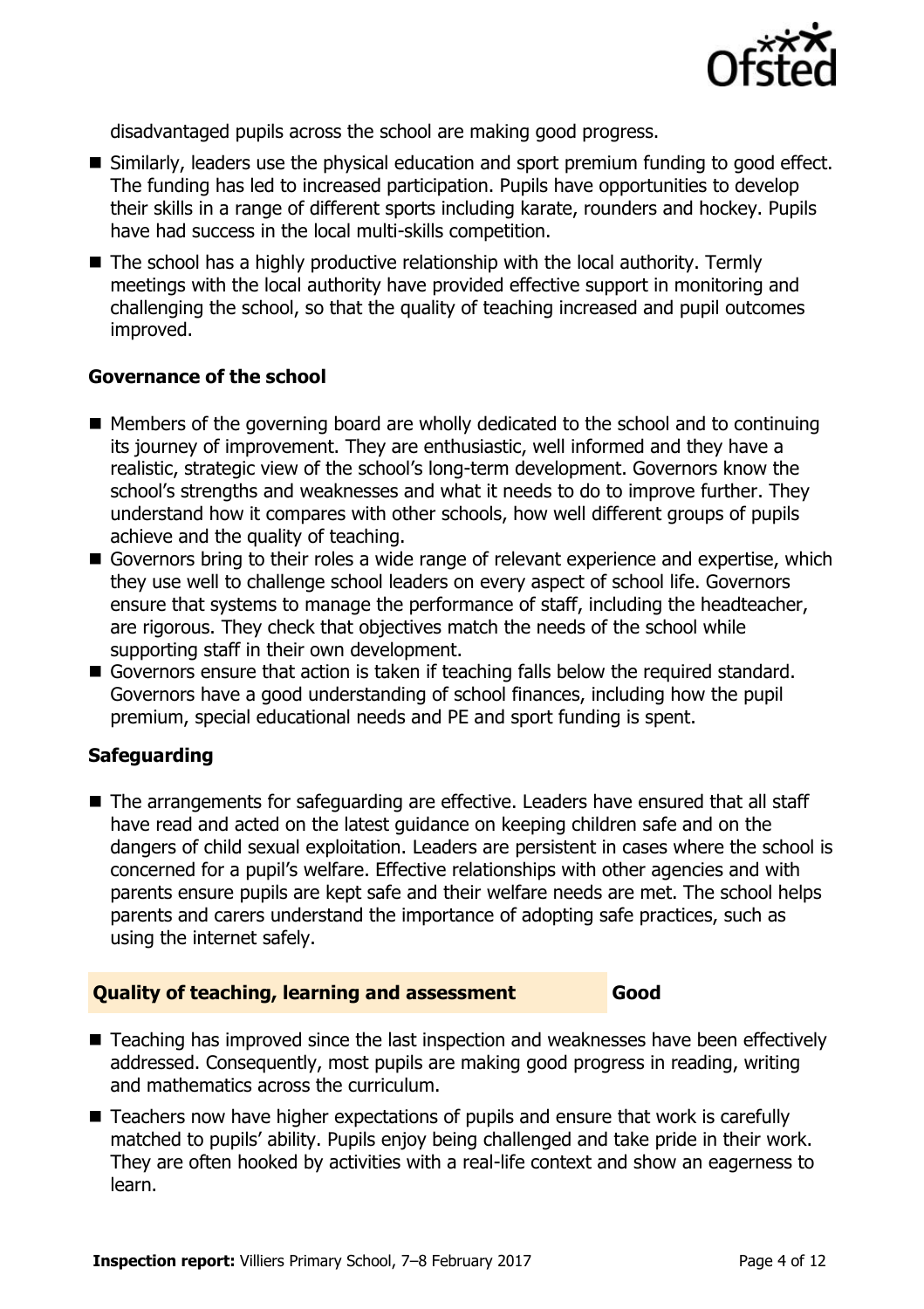

- The highly effective teaching of phonics has ensured that pupils can build words well and develop their early reading skills confidently. Reading is taught well across the school. Pupils who read to inspectors did so with fluency and expression. Older pupils talk enthusiastically about the books of their favourite authors like Jacqueline Wilson and Roald Dahl. However, some pupils are not able to sufficiently understand the text of more elaborate writing.
- The teaching of mathematics is effective. Teachers make good use of resources to help pupils develop fluency and mathematical reasoning. In a key stage 1 lesson, pupils made good use of equipment such as boxes, tennis balls and cones to correctly describe 3D shapes and identify the more complex shapes.
- Teachers develop pupils' writing skills well. For example, in a key stage 2 lesson, pupils made good progress in writing persuasive letters to the hosts of 'Bake Off' as to why they should choose the kitchen designs they had created. However, in some lessons pupils' span of interesting vocabulary is less well developed.
- Teaching assistants make valuable contributions to pupils' learning. They help pupils deepen their knowledge by asking questions and giving clear explanations. This enables pupils to keep up with the pace of learning and produce work of a better quality.

#### **Personal development, behaviour and welfare Good**

#### **Personal development and welfare**

- The school's work to promote pupils' personal development and welfare is good. Pupils are well mannered and friendly to each other, other adults and visitors to their school. Pupils said that everyone is treated fairly. There is a welcoming atmosphere around the school and pupils respond quickly to staff requests.
- Pupils are supervised well and adults are watchful. Pupils feel safe in school and have confidence in the adults to take care of them. One pupil said, 'If I have any worries, there is always an adult to look after me.' Pupils told inspectors that the school council also listen to their concerns or worries and bring them to the attention of adults.
- **Pupils learn about healthy lifestyles and the importance of hygiene and a balanced diet;** also, to exercise regularly and drink plenty of water. They are encouraged to take part in sport activities at lunchtime.
- **Pupils understand the different types of bullying such as cyber bullying and name**calling. They say that bullying is rare, and that when it does happen it is dealt with swiftly. Pupils have a good understanding of how to keep themselves safe such as when cycling and on roads and how to stay safe when using the internet.
- Pupils have good opportunities to take on extra responsibilities. For example, Year 6 pupils are 'buddies' for Reception children, organising activities and sharing reading together. Pupils learn to take responsibility and consider their role in society. They help others by raising funds for charities, such as Red Nose Day and Children in Need.
- The breakfast club is popular and this ensures that pupils get to school on time. It is well organised and gives pupils a nourishing start to the day as they relax, play games and complete homework tasks.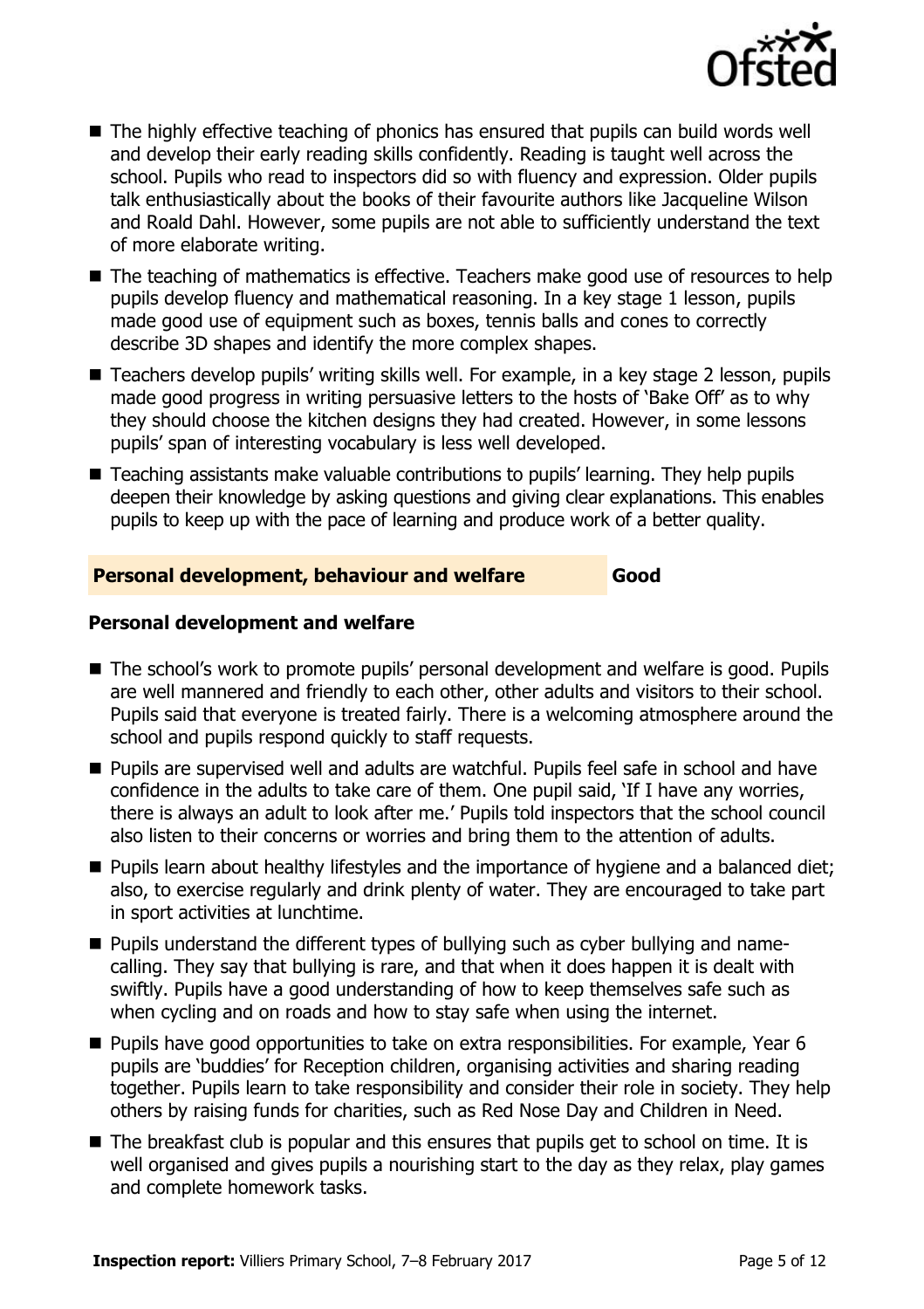

### **Behaviour**

- The behaviour of pupils is good. In class, pupils are keen and enthusiastic. They enjoy talking about their learning and cooperate well with each other. Over time, pupils develop into confident, resilient learners who are ready for the next stage of their education.
- Well-established routines mean that pupils know what is expected, for example when moving from their classrooms into the hall. However, one inspector noted a few unchecked over-enthusiastic pupils running along corridors.
- Teachers have high expectations for pupils' behaviour and deliver a constant message about what is, and is not, acceptable. They keep accurate records of all reports of poor behaviour, which indicate that such incidents have reduced over time.
- Leaders have worked hard to improve the behaviour of the very small number of pupils whose behaviour has been challenging. A few parents raised concerns about the impact of these pupils' behaviour on others in school. Scrutiny of the school's records shows that any instances of challenging behaviour have been dealt with appropriately.
- Pupils' attendance is similar to the national average. Incentives to reward good attendance with gold, silver and bronze badges motivate pupils to get them and go on an end-of-year trip to the cinema. Leaders provide effective challenge and support to families with higher rates of absence. Consequently, rates of attendance for these pupils are rising.

#### **Outcomes for pupils Good**

- Outcomes have improved since the last inspection. From their different starting points, the large majority of pupils in all year groups are making good progress and working at the expected standards for their age in reading, writing and mathematics. An increasing number of pupils are working at, or moving towards, greater depth skills in key stages 1 and 2. Pupils are well prepared for the next stage of their education.
- In the 2016 national test results, Year 6 pupils made similar progress to other pupils nationally in mathematics and writing. Pupils' progress in reading was behind that of other pupils nationally. A minority of middle-ability pupils in reading and mathematics did not make the progress they should have. A majority of pupils achieved the expected standards in reading, writing, mathematics and English grammar, spelling and punctuation. However, attainment in science was below average. From their starting points, most pupils in Year 2 made good progress and achieved well, although the proportion of pupils attaining greater depth skills in reading and writing was below average.
- In mathematics, pupils are making good progress. Pupils manipulate numbers confidently and accurately, applying their understanding to solving and investigating patterns of number.
- Standards in the quality of pupils' writing have improved and pupils are making good progress across the school. Pupils are able to write confidently for different purposes and audiences. The school's focus on 'talk for writing' is helping pupils become more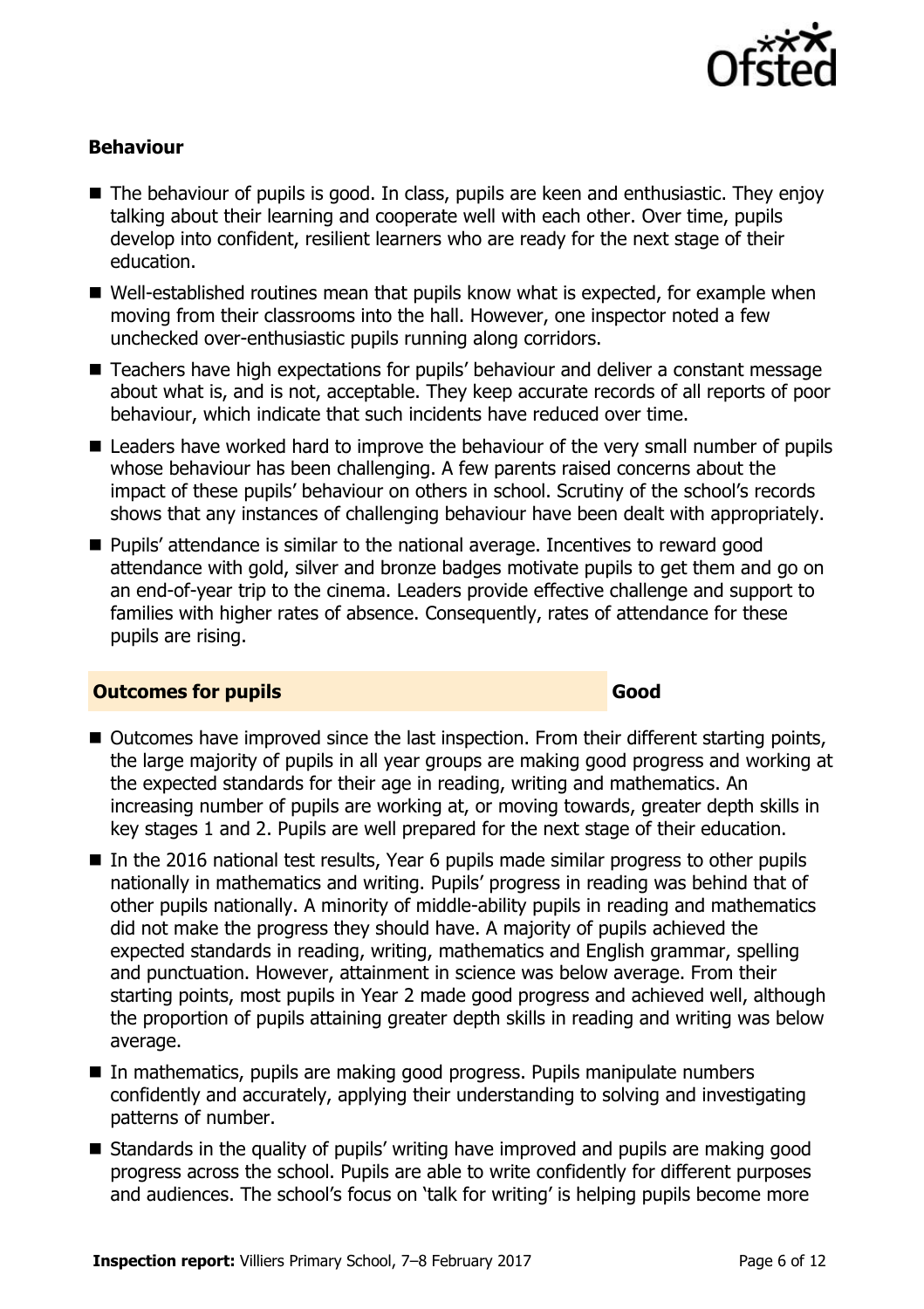

skilled in writing imaginative short stories. Grammar, punctuation and spelling are being developed well.

- The proportion of pupils in Year 1 who achieve the expected standard in the phonics screening check is consistently above the national figures. The most able pupils read fluently and with good comprehension. Less able pupils read with fluency that is appropriate to their development.
- **Pupils also make good progress across a range of other subjects. In history, they gain** a coherent knowledge and understanding of Britain's past and that of the wider world. In design and technology, pupils design and make products that solve real and relevant problems in different contexts. However, some pupils do not have sufficient opportunities to carry out different types of science investigations to develop their skills and this slows their progress.
- The progress of disadvantaged pupils is carefully tracked, and additional targeted help is provided if they fall behind in their learning. Almost all are making good progress across the school because they are attempting harder work and succeeding. Consequently, differences in attainment and progress have diminished or are closing swiftly between these pupils and others nationally.
- The most able pupils, including the most able disadvantaged pupils, currently in the school make good progress across the curriculum. This is because they are presented with work in English and mathematics that requires them to think more deeply and demonstrate their mastery of both mathematics and the English language.
- **Pupils who have special educational needs and/or disabilities make good progress. This** is because the adults who work with them provide highly effective support to ensure they are secure in their learning.

#### **Early years provision CONSISTER SERVICES CONSISTENT CONSTANT CONSTANT CONSTANT CONSISTENT CONSISTENT CONSISTENT CONSISTENT CONSISTENT CONSISTENT CONSISTENT CONSISTENT CONSISTENT CONSISTENT CONSISTENT CONSISTENT CONSIS**

- Children, including disadvantaged children and those who have special educational needs and/or disabilities get off to a flying start because staff assess their individual needs accurately. This enables activities to be tailored to children's exact needs. As a result, children, most of whom start in Nursery with lower than typically expected skills, make outstanding progress. By the time they leave Reception, the large majority of children achieve a good level of development and are ready to join Year 1 as confident learners.
- Exceptionally strong links with parents help children settle quickly when they enter the early years provision. High expectations and the consistent reinforcement of daily routines in a nurturing environment establish a firm base for children's excellent behaviour. They work and play well together and know how to take turns, listen to what other people are saying and cooperate very well with each other.
- Additional funding is used well to provide resources and support for disadvantaged children. Leaders have a very good understanding of the impact this has on children's learning. Disadvantaged children make similarly excellent progress to that made by other children and they achieve equally well.
- Staff reinforce important skills in speaking, listening, reading, writing and mathematics frequently throughout each day. Children make excellent gains in working with number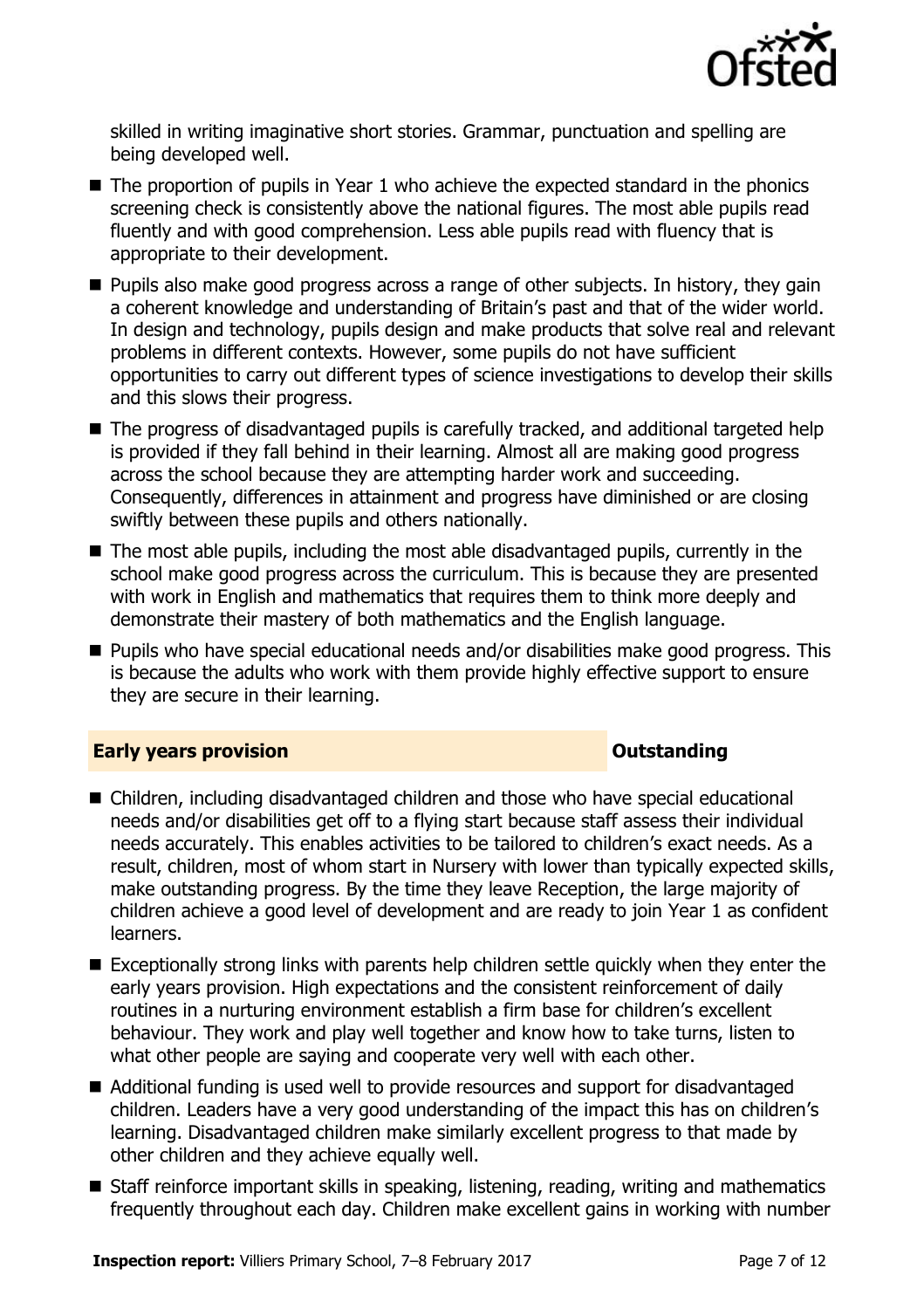

and solving basic problems. They are able to describe whether a container is full, half full or empty and add two groups of objects up to 20. The development of children's reading skills, particularly phonics, is given high attention. For example, adults encourage children to use the letter sounds to recognise rhyming words and find the word that does not rhyme with the other words.

- Children are given highly stimulating experiences so that they are always motivated and continuously want to explore and find things out for themselves. For example, children were given plasticine, chalk and water paints in primary colours and made rapid progress experimenting with mixing them together to make other colours. One child delightedly exclaimed, 'Look, I can make orange with red and yellow!' They used their newfound knowledge of colours to make valentine cards. The most able were able to write a message inside to the person they were sending it to.
- The outstanding leadership of the early years has accurately identified key areas for improvement. The early years team constantly refine their practice in order to drive forward the highest standards of teaching. There are very well thought-through plans to make further improvements and there is a very discernible sense of drive to offer the best possible provision.
- The early years team strongly promote children's safety and well-being. Staff provide high levels of supervision and engagement in learning activities. They ensure that all safety and safeguarding arrangements are robustly applied. Consequently, all children feel very safe and secure at school.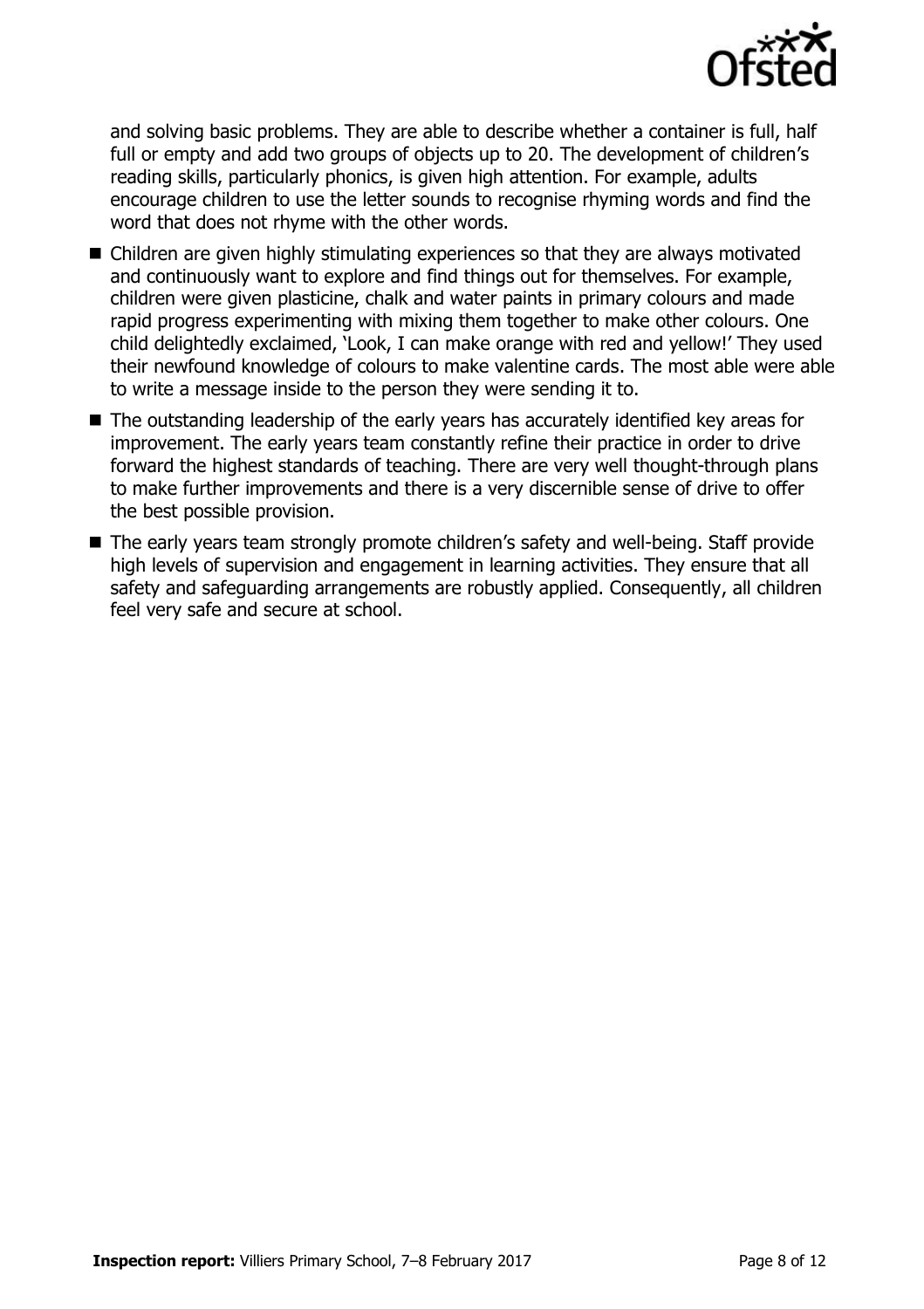

# **School details**

| Unique reference number | 104318        |
|-------------------------|---------------|
| Local authority         | Wolverhampton |
| Inspection number       | 10025179      |

This inspection of the school was carried out under section 5 of the Education Act 2005.

| Type of school                      | Primary                              |
|-------------------------------------|--------------------------------------|
| School category                     | Community                            |
| Age range of pupils                 | 3 to 11                              |
| <b>Gender of pupils</b>             | Mixed                                |
| Number of pupils on the school roll | 607                                  |
| Appropriate authority               | The governing body                   |
| Chair                               | Jenny Perks                          |
| <b>Headteacher</b>                  | Duncan Cocker                        |
| Telephone number                    | 01902 558993                         |
| Website                             | www.villiersprimaryschool.co.uk/     |
| <b>Email address</b>                | villiersprimary@wolverhampton.gov.uk |
| Date of previous inspection         | 21-22 January 2015                   |

#### **Information about this school**

- The school is much larger than the average primary school.
- Early years provision is part time in Nursery and full time in Reception.
- An above-average proportion of pupils are from minority ethnic heritages: an average proportion speak English as an additional language.
- The proportion of pupils who have special educational needs and/or disabilities is average. There are no pupils in receipt of an education, health and care plan.
- $\blacksquare$  The proportion of pupils supported by the pupil premium is above average.
- The school does not meet requirements on the publication of information about curriculum content or the extra primary physical education and sport funding.
- The headteacher has been on long-term leave due to illness. The deputy headteacher has been leading the school during this period.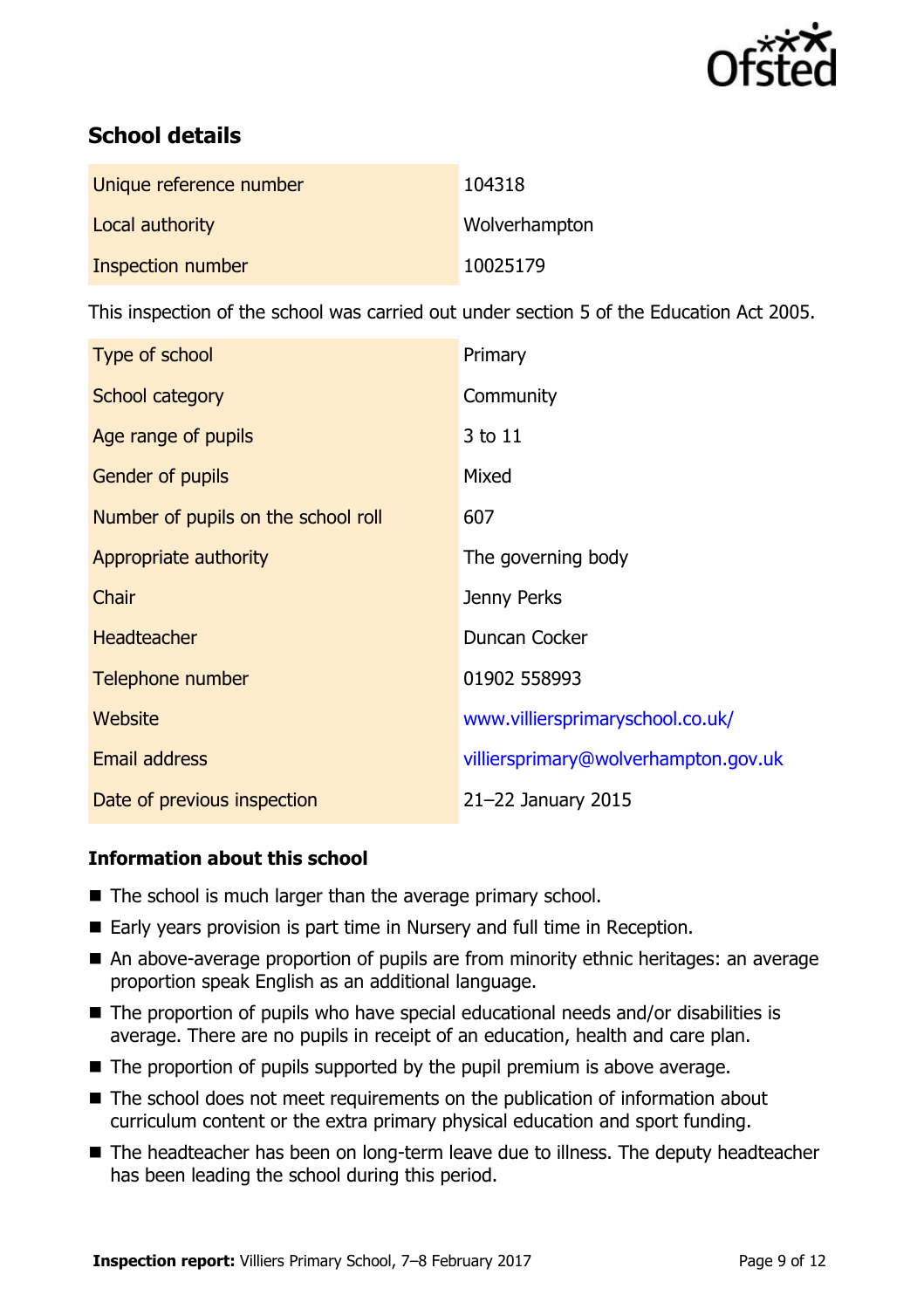

- The school met the government's current floor standards, which are the minimum standards expected nationally for pupils' attainment and progress in reading, writing and mathematics by the end of Year 6.
- The school runs a breakfast club and after-school club.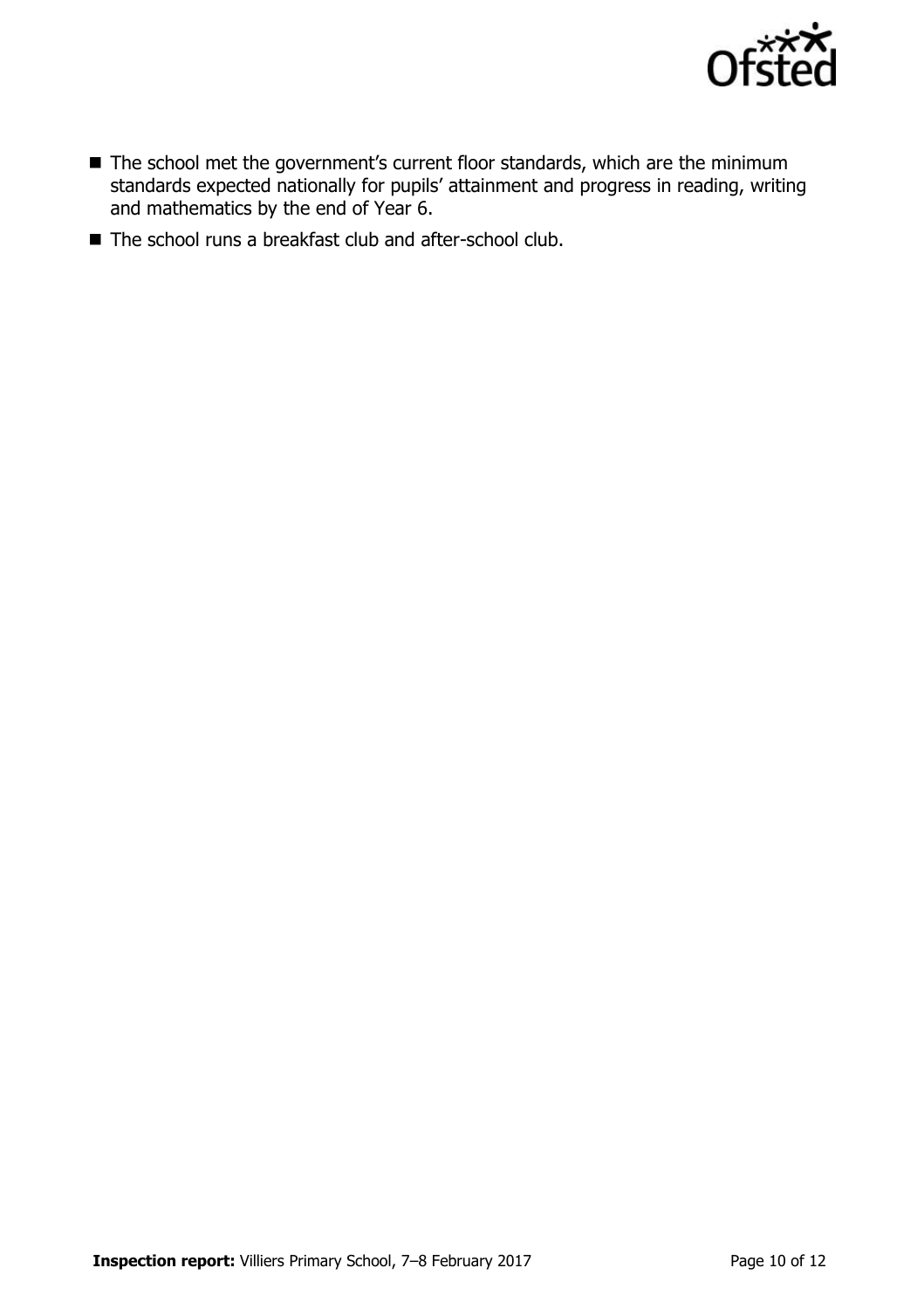

# **Information about this inspection**

- Inspectors gathered a range of evidence to judge the quality of teaching, learning and assessment over time. They observed learning in lessons. These included joint observations with the acting headteacher and senior leaders. In addition, inspectors listened to pupils read in Years 1 and 6.
- Inspectors looked at examples of pupils' work and talked to them about their learning.
- Inspectors talked to parents as they brought their children to school and examined their responses to the online free text survey for parents.
- Inspectors took account of the 82 responses to Parent View, Ofsted's online questionnaire.
- Inspectors considered the views of staff that completed the online questionnaires.
- $\blacksquare$  Meetings were held with a group of pupils, the chair of the governing body and school leaders.
- Inspectors looked at a wide range of school documents, including: the school's own information on pupils' current and recent progress; planning of work in different subjects; leaders' monitoring of the quality of teaching and learning; and records relating to behaviour, attendance and the safeguarding of pupils.

#### **Inspection team**

| Steve Nelson, lead inspector  | Ofsted Inspector |
|-------------------------------|------------------|
| <b>Anna Smith</b>             | Ofsted Inspector |
| <b>Tracey O'Keeffe-Pullan</b> | Ofsted Inspector |
| <b>Sue Cameron</b>            | Ofsted Inspector |